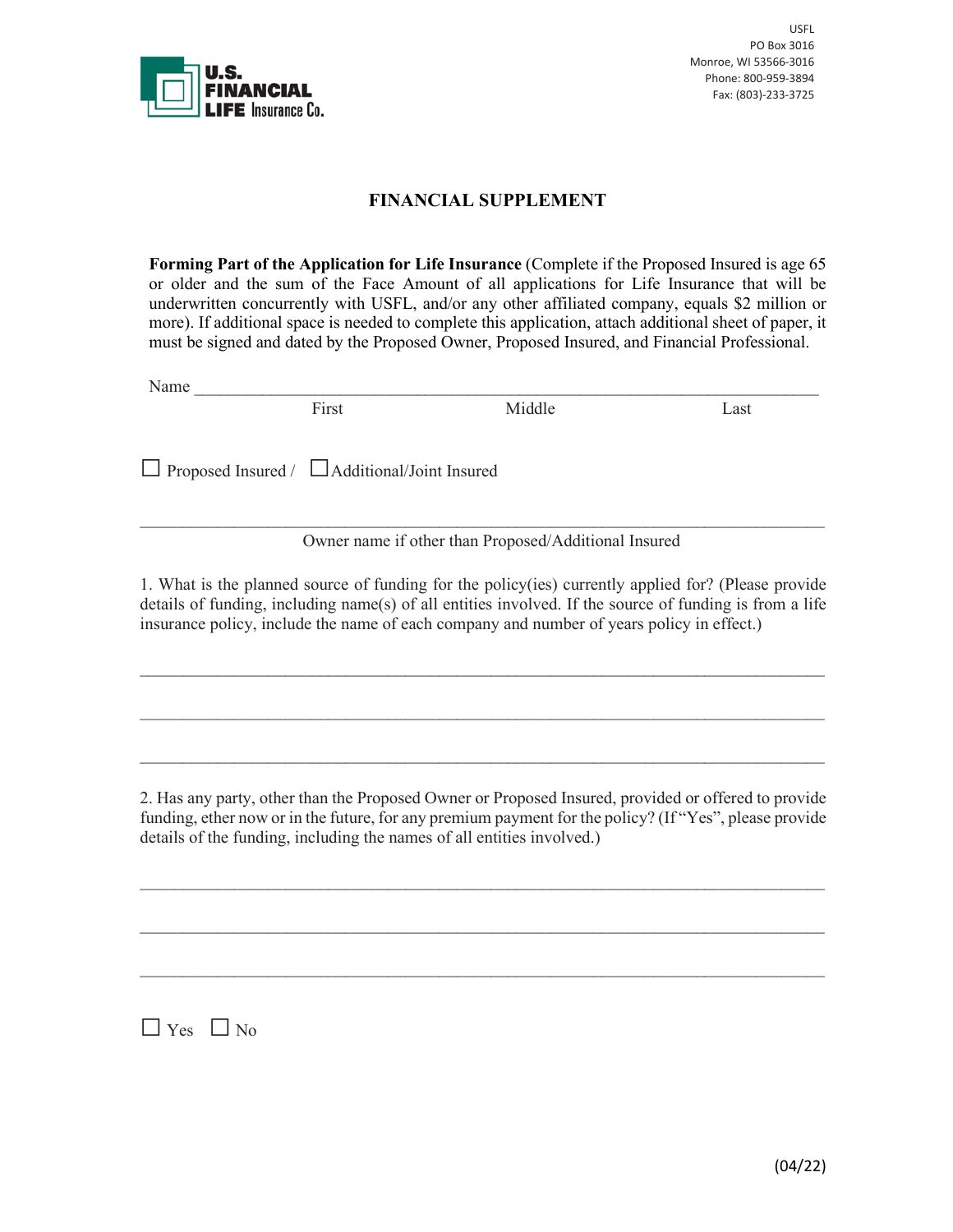

3. a. Are either the Proposed Owner or Proposed Insured now financing or intending to finance any of the premium payments required to pay for and/or to maintain this policy through a financing or loan agreement? (If "Yes", submit a copy of the financing or loan agreement, detailed Personal Financial Statement signed by the preparer, and complete below.)

Loan \_\_\_\_\_\_\_\_ (% of premium) Identify Source of Loan \_\_\_\_\_\_\_\_\_\_\_\_\_\_\_\_\_\_\_\_\_\_\_\_\_\_\_\_\_\_\_\_\_\_

Loan Repayment Schedule (if the loan can be extended, include duration for which loan may be extended)

 $\_$  , and the set of the set of the set of the set of the set of the set of the set of the set of the set of the set of the set of the set of the set of the set of the set of the set of the set of the set of the set of th

Describe the collateral used \_\_\_\_\_\_\_\_\_\_\_\_\_\_\_\_\_\_\_\_\_\_\_\_\_\_\_\_\_\_\_\_\_\_\_\_\_\_\_\_\_\_\_\_\_\_\_\_\_\_\_\_\_\_\_\_\_

 $\Box$  Yes  $\Box$  No

b. Is the Proposed Owner or Proposed Insured required to post a letter of credit or personal guarantee? (If "Yes", please describe details of asset(s) or financial institution offering the guarantee.)

| Interest rate | 0.<br>cquency<br>. ∙re g<br>$\alpha$ | Juranoi. |  |
|---------------|--------------------------------------|----------|--|
|               |                                      |          |  |

 $\Box$  Yes  $\Box$  No

c. If interest may be accrued, give details

d. In addition to repayment of principal and interest, are there other fees, charges, or other consideration to be paid on maturity? (If "Yes", give details of additional fees, charges, or consideration)

 $\mathcal{L}_\text{max}$  and  $\mathcal{L}_\text{max}$  and  $\mathcal{L}_\text{max}$  and  $\mathcal{L}_\text{max}$  and  $\mathcal{L}_\text{max}$  and  $\mathcal{L}_\text{max}$ 

 $\mathcal{L}_\text{max}$  and  $\mathcal{L}_\text{max}$  and  $\mathcal{L}_\text{max}$  and  $\mathcal{L}_\text{max}$  and  $\mathcal{L}_\text{max}$  and  $\mathcal{L}_\text{max}$ 

 $\mathcal{L}_\text{max}$  and  $\mathcal{L}_\text{max}$  and  $\mathcal{L}_\text{max}$  and  $\mathcal{L}_\text{max}$  and  $\mathcal{L}_\text{max}$  and  $\mathcal{L}_\text{max}$ 

 $\Box$  Yes  $\Box$  No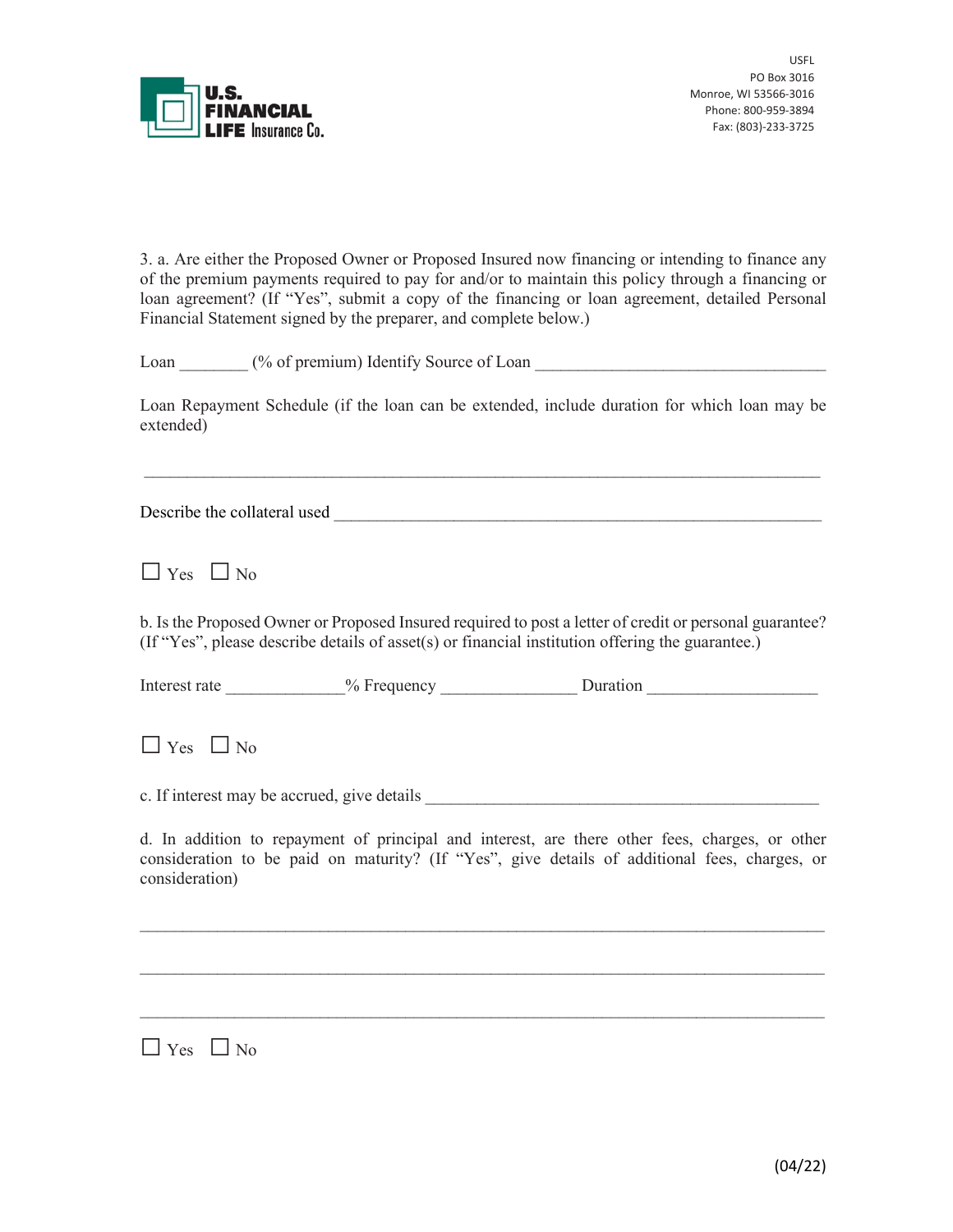

## 4. Other Financing Agreement

If the Proposed Owner or Proposed Insured will be paying premiums funded by an individual and/or an entity other than the Proposed Insured(s), or the Proposed Insured's employer, provide details of the arrangement together with any documents relating to the arrangement

Description

| Interest<br>Rate | equency<br>Ω | Juration |
|------------------|--------------|----------|
|------------------|--------------|----------|

 $\mathcal{L}_\text{max}$  and  $\mathcal{L}_\text{max}$  and  $\mathcal{L}_\text{max}$  and  $\mathcal{L}_\text{max}$  and  $\mathcal{L}_\text{max}$  and  $\mathcal{L}_\text{max}$ 

Additional fees, charges, or consideration

5. Are the Proposed Owner, Proposed Insured, or any person or entity, either being paid or offered: cash, services, or any other consideration, as an inducement (a) to enter into this transaction or (b) for the transfer of any beneficial interest in the proceeds of the policy? (If "Yes", describe in detail.)

 $\mathcal{L}_\text{max}$  and  $\mathcal{L}_\text{max}$  and  $\mathcal{L}_\text{max}$  and  $\mathcal{L}_\text{max}$  and  $\mathcal{L}_\text{max}$  and  $\mathcal{L}_\text{max}$ 

 $\mathcal{L}_\text{max}$  and  $\mathcal{L}_\text{max}$  and  $\mathcal{L}_\text{max}$  and  $\mathcal{L}_\text{max}$  and  $\mathcal{L}_\text{max}$  and  $\mathcal{L}_\text{max}$ 

 $\Box$  Yes  $\Box$  No

6. Will any entity, other than a life insurance company, be medically evaluating the Proposed Insured to determine the expectancy, or otherwise provide financing? (If "Yes", give details, including the name(s) of the entity(ies))

 $\_$  , and the set of the set of the set of the set of the set of the set of the set of the set of the set of the set of the set of the set of the set of the set of the set of the set of the set of the set of the set of th

 $\_$  , and the set of the set of the set of the set of the set of the set of the set of the set of the set of the set of the set of the set of the set of the set of the set of the set of the set of the set of the set of th

 $\_$  , and the set of the set of the set of the set of the set of the set of the set of the set of the set of the set of the set of the set of the set of the set of the set of the set of the set of the set of the set of th

 $\Box$  Yes  $\Box$  No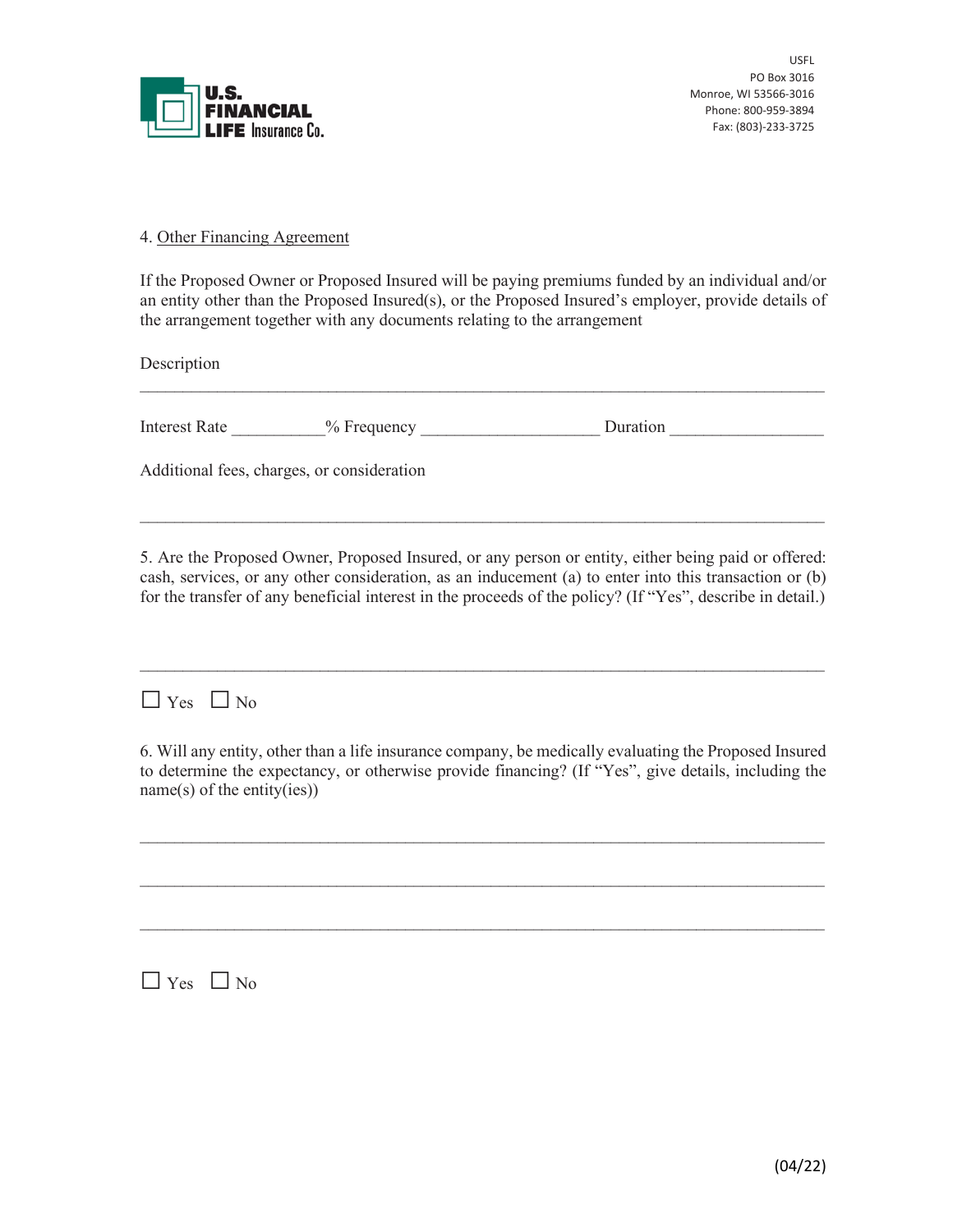

| First                                                                                                                                                                                                                          | Middle | Last |
|--------------------------------------------------------------------------------------------------------------------------------------------------------------------------------------------------------------------------------|--------|------|
|                                                                                                                                                                                                                                |        |      |
|                                                                                                                                                                                                                                |        |      |
| First                                                                                                                                                                                                                          | Middle | Last |
| Business Address: New York 1988                                                                                                                                                                                                |        |      |
| Other:                                                                                                                                                                                                                         |        |      |
|                                                                                                                                                                                                                                |        |      |
| First                                                                                                                                                                                                                          | Middle | Last |
| Branch: <u>Contractor Communication</u>                                                                                                                                                                                        |        |      |
| Name:                                                                                                                                                                                                                          |        |      |
| First                                                                                                                                                                                                                          | Middle | Last |
| Branch: North Communication of the Communication of the Communication of the Communication of the Communication of the Communication of the Communication of the Communication of the Communication of the Communication of th |        |      |
| Have bankers, attorneys and accountants been authorized to release information? $\Box$ Yes $\Box$ No                                                                                                                           |        |      |
| If "no", explain                                                                                                                                                                                                               |        |      |